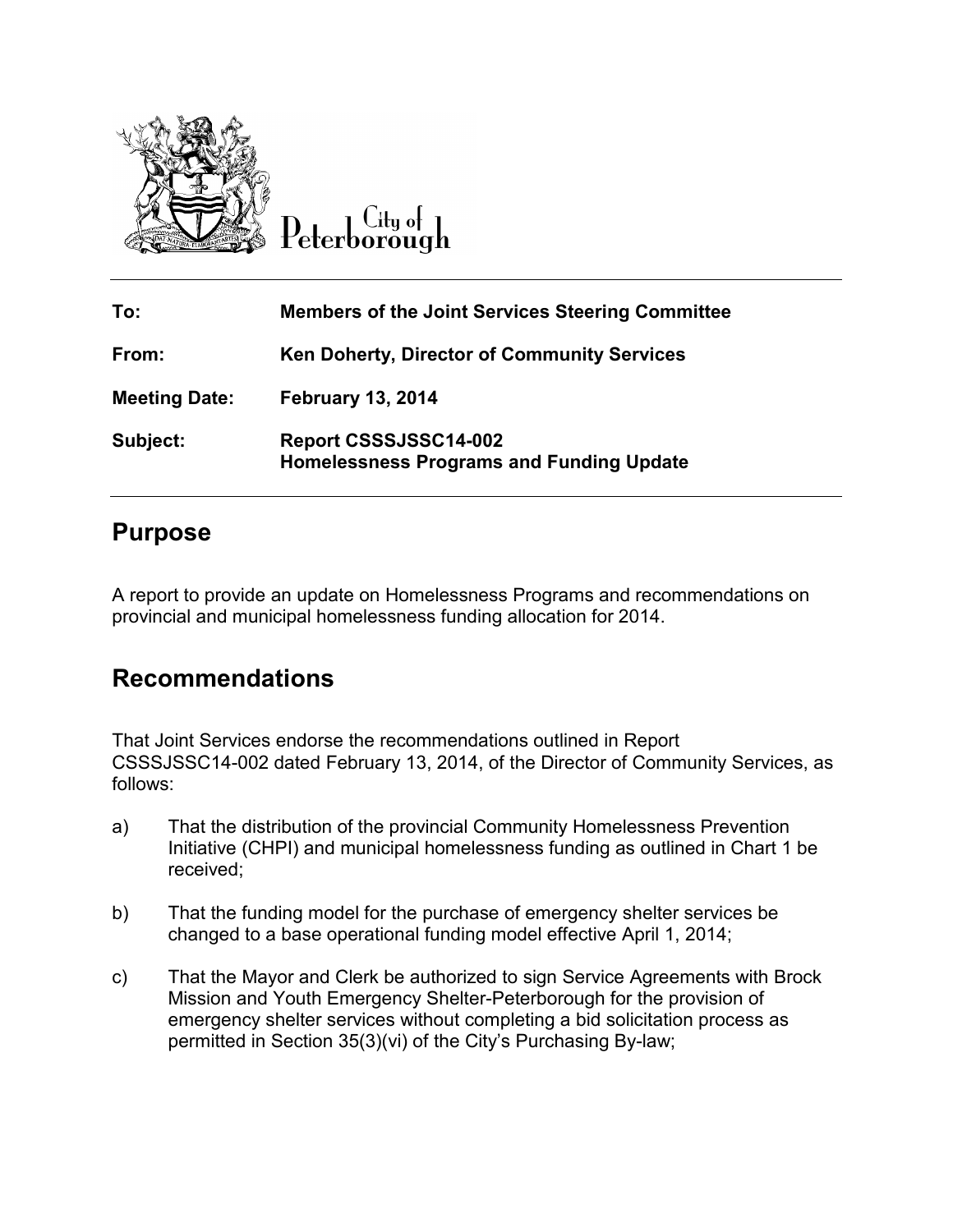## **Budget and Financial Implications**

All of the programs outlined in this report can be provided within the provincial and municipal funding allocations as outlined in the approved 2014 budget.

### **Background**

The 10-year Housing and Homelessness Plan for the City and County of Peterborough was approved by Council in November 2013. The Plan and Action Plan help guide the funding and activities related to services along the housing and homelessness continuum. The following report outlines the homelessness services provided through a combination of Provincial and Municipal funding and specifically identifies the allocation of the Community Homelessness Prevention Initiative funding received from the Ministry of Municipal Affairs and Housing in Chart 1.

Chart 1: 2014 Expenditure Plan

| Program |                                                                                                               | <b>CHPI</b><br><b>Funding</b> | <b>One Time</b><br>Grant * | <b>Municipal</b><br><b>Funding</b> | <b>Total</b> |
|---------|---------------------------------------------------------------------------------------------------------------|-------------------------------|----------------------------|------------------------------------|--------------|
| a)      | <b>Emergency Shelter</b><br><b>Services</b>                                                                   | \$884,632                     |                            | \$330,723                          | \$1,215,355  |
| b)      | Cameron House - Semi-<br><b>Independent Living</b><br>Program                                                 | \$58,101                      |                            |                                    | \$58,101     |
| C)      | <b>Domiciliary Care</b>                                                                                       | \$3,952                       |                            |                                    | \$3,952      |
|         | d) FourCAST-<br>Homelessness<br><b>Coordinate Response</b><br>Team - Clinical outreach<br>and Trustee Program | \$103,899                     |                            |                                    | \$103,899    |
|         | e) Rent Supplement<br>Program                                                                                 | \$100,000                     |                            | \$100,000                          | \$200,000    |
| f)      | Housing Stability Fund -<br>Low Income Households                                                             | \$103,385                     | \$100,000                  |                                    | \$203,385    |
|         | Housing Stability Fund -<br><b>OW/ODSP</b>                                                                    | \$566,254                     | \$200,000                  | \$150,000                          | \$916,254    |
| g)      | <b>Lighthouse Community</b><br>Drop in Centre                                                                 |                               |                            | \$185,000                          | \$185,000    |
|         | h) Warming Room                                                                                               |                               |                            | \$25,000                           | \$25,000     |
| Other** |                                                                                                               |                               |                            | \$113,763                          | \$113,763    |
| Total   |                                                                                                               | \$1,820,223                   | \$300,000                  | \$904,486                          | \$3,024,709  |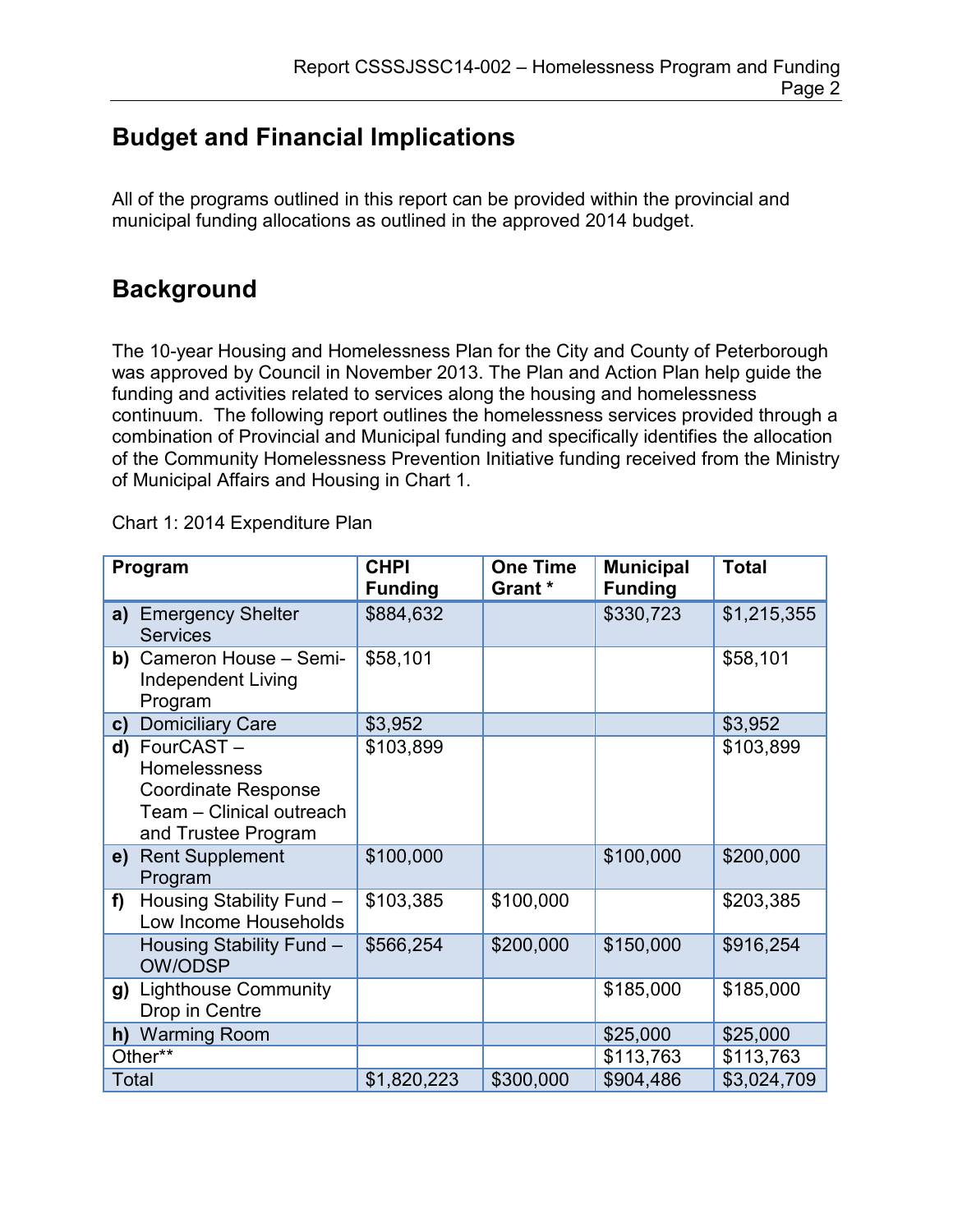\* One time grant funding expires March 31, 2014

\*\* Other includes homelessness reinvestment programs including trustee program with Salvation Army, housing retention supports and client support services.

#### a) Emergency Shelter Services

The Housing and Homelessness Plan outlined the continued need for Emergency Shelter Services along the homeless to housing continuum. One of the focus areas for both the Long Term Affordable Housing Strategy and the CHPI funding, is a move away from emergency response services to longer term solutions to homelessness, but also to ensure access to emergency shelter service when needed is available. With the implementation of CHPI the province discontinued the provision of funds for emergency shelters on a per diem basis through the Ontario Works program. The CHPI program provides a fixed amount of annual funding with Emergency Shelter Solutions as one of the allowable program components. Decisions as to how to approach funding of programs is left to be determined locally.

As a result of this change, in 2013 the Social Services Division entered into discussions with Emergency Shelter organizations regarding the cost of operations. A financial review of emergency shelter operations was completed by staff in consultation with the Boards of both organizations. Most shelter expenditures are fixed (utilities, wages, insurance, equipment etc.) and occur regardless of how many clients stay at the shelter.

As a result of the financial review staff is recommending a move to a full base operational funding model rather than a combination of both base and per diem. The benefits of a base operational funding model are:

- Sufficient funding to maintain the level of service required during lower occupancy periods
- Base amounts make for more efficient administrative processes and a simpler budgeting process for the shelters and the municipality

The proposed operational funding amount for emergency shelter services for a year beginning April 1, 2014 is outlined below as well as the amount of funding issued for the previous two years:

| <b>Emergency Shelter Operator</b>                                  | 2012      | 2013                                   | 2014      |
|--------------------------------------------------------------------|-----------|----------------------------------------|-----------|
| <b>Brock Mission (Kingan House and</b><br>Cameron House - 50 beds) | \$858,272 | \$821,584                              | \$873,793 |
| Youth Emergency Shelter (Youth and<br>Families - 30 beds)          | \$376,366 | \$338,468                              | \$341,562 |
| <b>Total</b>                                                       |           | $$1,234,638$ $$1,160,052$ $$1,215,355$ |           |

The 2014 amounts are slightly higher than 2013 and remain within the 2014 approved budget amount.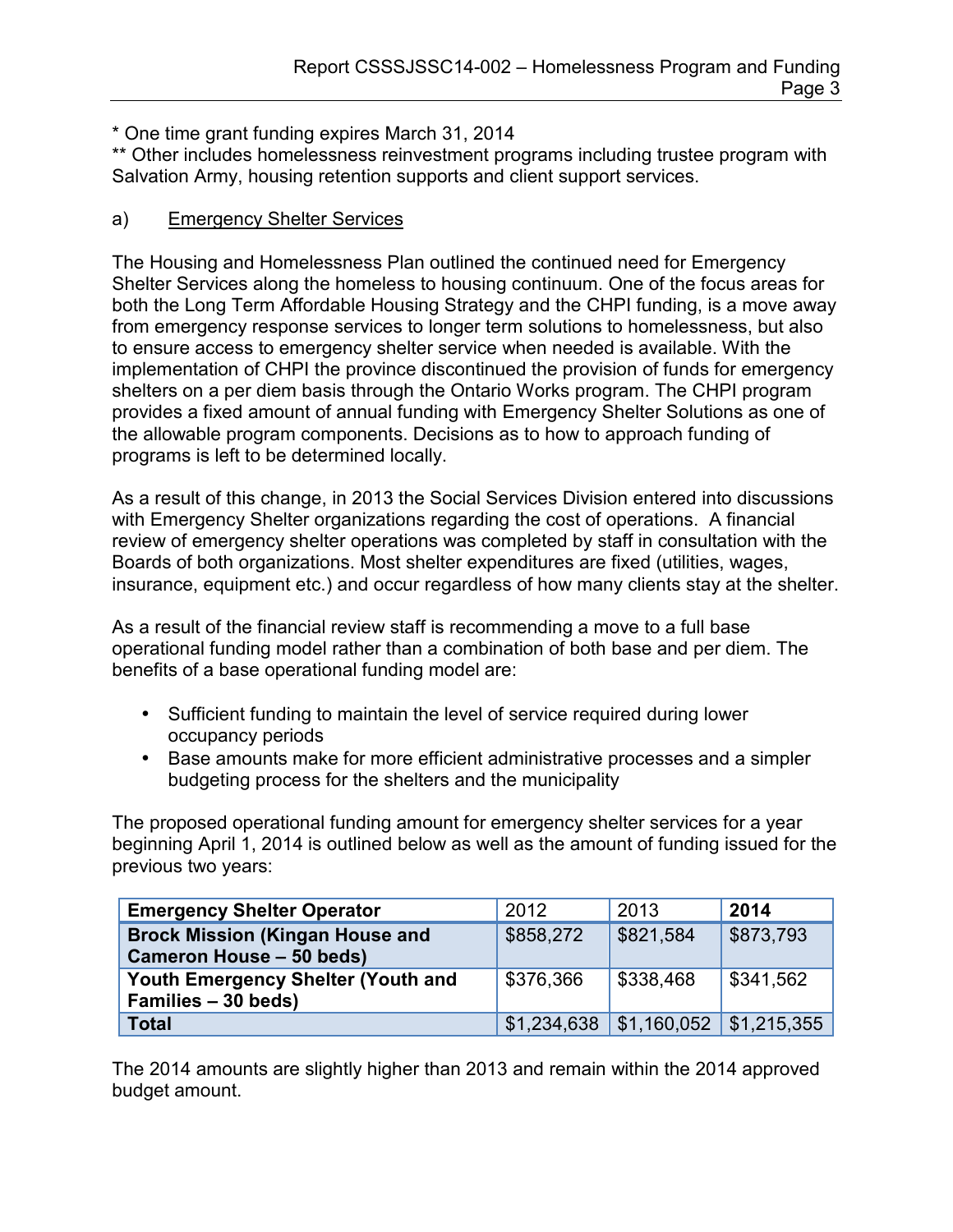The new Service Agreements with Brock Mission and the Youth Emergency Shelter will include a schedule outlining Shelter Service Standards. The schedule covers standards related to personal supports, community collaboration, service restrictions, client service, rights and responsibilities, complaint processes, confidentiality, financial accountability and reporting requirements. The agreements will go from April 1, 2014 to March 31, 2018.

The overall number of bed days decreased slightly in 2013 from 2012. A decrease was experienced at Cameron House and Youth Emergency Shelter, while Brock Mission continues to experience an increase, as illustrated below.



The fixed funding approach proposed means that whether there is an increase or decrease in the number of bed days, the amount of funding will remain the same.

#### b) Cameron House Semi-Independent Living Program

Cameron House has eight semi-independent bachelor units connected to the Emergency Shelter. Through the CHPI funding, Cameron House will continue to receive \$58,101 for staffing to support the Semi-Independent Living program units. The staffing supports women transitioning from emergency shelter beds into the semi-independent units and eventually to permanent housing.

An initial meeting of the Brock Mission Facility development team which includes city staff, PHC staff and the Executive Director of Brock Mission is scheduled in early February. Brock has been approved for \$10,000 in SEED funding from CMHC. As part of the initial development team meeting, a work plan will be finalized which will outline activities and time lines for completion of the feasibility study as well as confirm the required membership of the ongoing development team.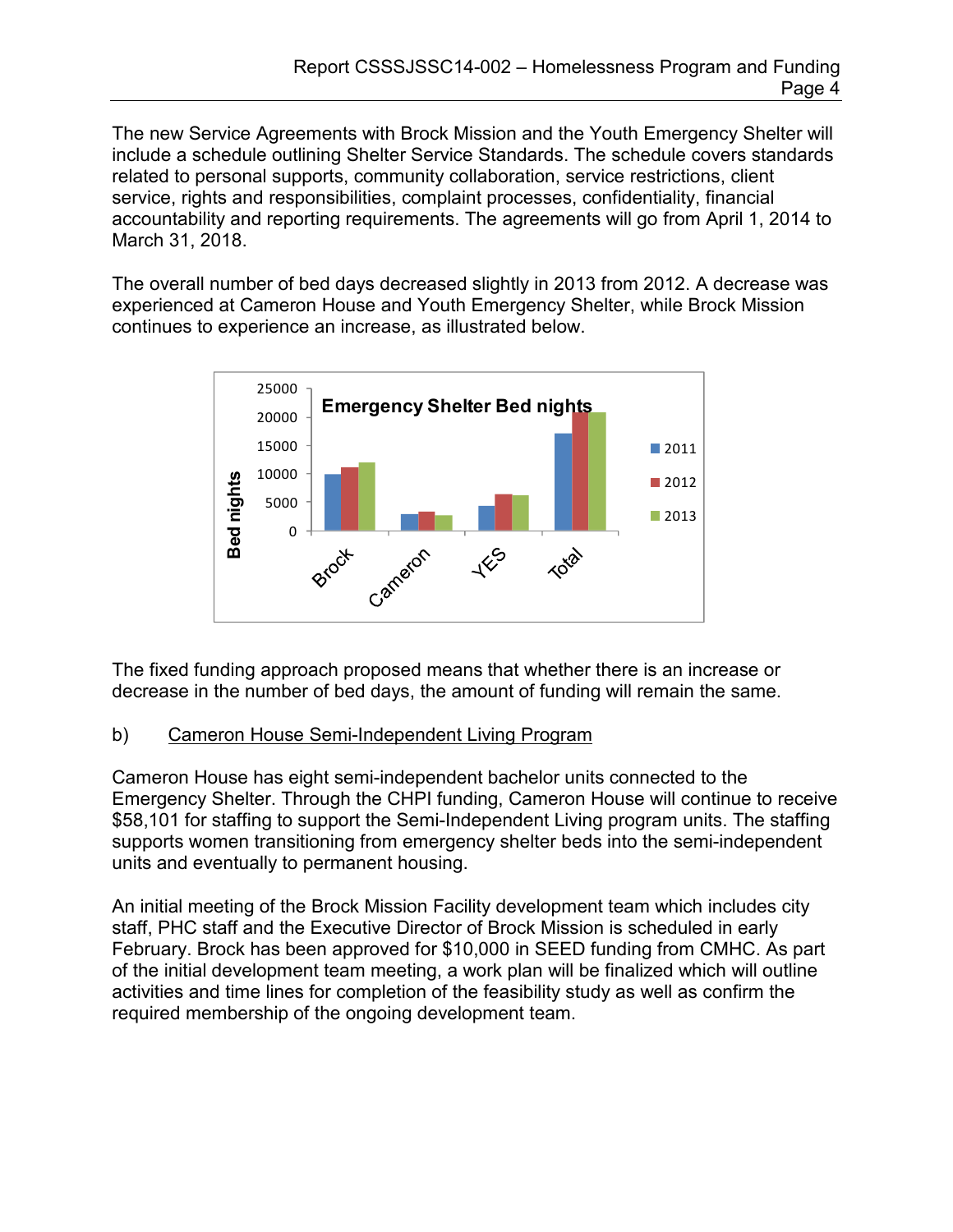#### c) Domiciliary Care

The Domiciliary Care program continues to support one bed at Rubidge Retirement Residence. The program is phasing out and once this resident leaves Rubidge Retirement Residence, the program will end.

#### d) Homelessness Coordinated Response Team

Community partnership, collaboration, individualized case planning and case conferencing are highlighted in the Housing and Homelessness Plan as key areas for development and improvement. The Homelessness Coordinated Response Team is a group of front line staff from Brock Mission, Cameron House, Four Counties Addiction Services, CMHA-HKPR, Social Services and the Housing Resource Centre. This team meets every two weeks to develop individualized and coordinated case planning for some of the most complex situations. This program is designated to receive \$103,899 from CHPI to support the clinical outreach to shelters and trustee services for individuals involved with this response team.

From June 2012 to October 31, 2013, demographic and outcome information related to this program include:

- Case conferences occurred for 60 individuals
- Average age is 50 years
- Age range is from 21 years to 82 years
- A 50/50 split on gender
- 45% on ODSP, 28% on OW, 18% on OAS/CPP, 8% other
- 43% with Concurrent Disorder (both mental health and addictions)
- Placement for 33 individuals include 8 in rooming houses, 6 in Long term care, 3 in the Cameron House Semi-Independent Living Program and others in apartments or other programs (Kawartha Participation Projects, Addiction Supportive Housing, Homes for Special Care).

### e) Rent supplement

Through the 2014 budget process, a new municipal rent supplement program was approved for \$200,000, \$100,000 of which comes from CHPI funding. The impact on the City budget is \$46,300 while \$54,700 is conditional on approval through the County budget process. A portion of the rent supplement program will be designated for use with the Youth Emergency Shelters transitional housing program at Abbott House. Please see report PLHDJSSC14-001 for more detail on this program.

f) Housing Stability Fund

The Housing and Homelessness Plan identifies the importance of housing stability and preventing homelessness for residents of the City and County of Peterborough whenever possible.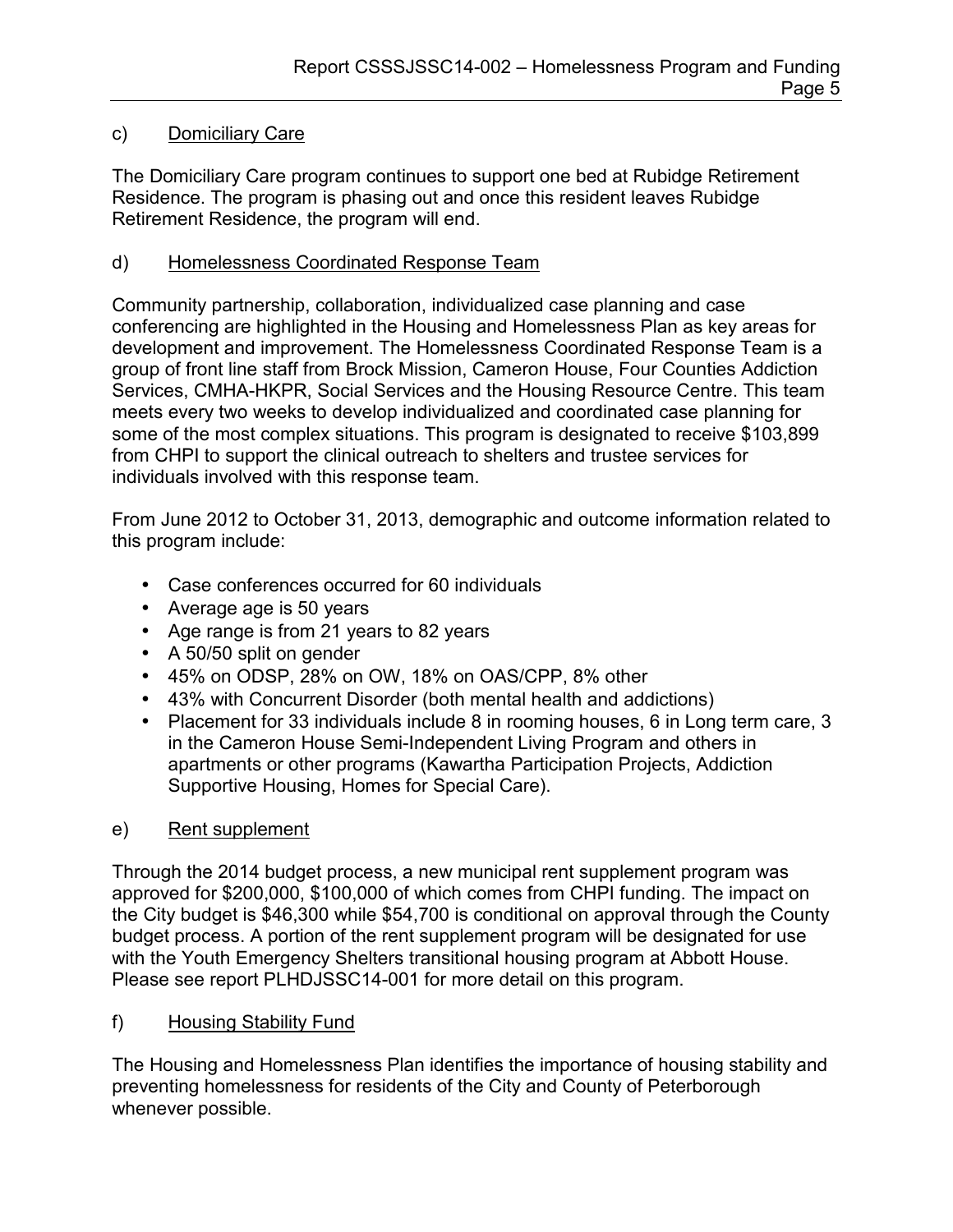The Housing Stability Fund relies on a combination of CHPI and municipal contributions for revenue. The chart below provides a breakdown of the issuances of the Housing Stability Fund for both low income and OW/ODSP households in 2013.



The Housing Stability Fund will continue in 2014 at \$916,254 for OW/ODSP clients and \$203,385 for Low Income households. The Social Services and Housing Divisions will monitor the Housing Stability Fund monthly and bring a status update report to Council in the summer 2014.

The increase in energy costs is a growing concern for low income households as the number of hydro service disconnects continue to rise and the size of arrears owing grows. There are varying reports of what the rate increases might actually be – anywhere from 2.8% over 20 years [\(http://www.energy.gov.on.ca/en/ltep/\)](http://www.energy.gov.on.ca/en/ltep/) to 42% over five years [\(http://toronto.ctvnews.ca/ontario-electricity-rates-to-keep-rising-as-long-term](http://toronto.ctvnews.ca/ontario-electricity-rates-to-keep-rising-as-long-term-energy-plan-released-1.1569774)[energy-plan-released-1.1569774\)](http://toronto.ctvnews.ca/ontario-electricity-rates-to-keep-rising-as-long-term-energy-plan-released-1.1569774). Energy conservation and efficiencies are encouraged but can only go so far. When low income households are faced with disconnection, residents of the City and County of Peterborough through the Social Services Division for OW and ODSP clients or through the Housing Resource Centre for low income households may be able to access financial assistance of the Housing Stability Fund.

#### g) Lighthouse Community Drop in Centre

The Lighthouse Community Drop in Centre had a total of 15,737 visits in 2013 and 31,210 meal servings. Programs offered at the centre continue to expand with the newest being a literacy program that has nine people involved. Trent Valley Literacy Association is also working with people that wish to complete their grade twelve equivalency. The Lighthouse Food Skills training program has seen nine out of thirteen of the trainees obtain employment after completing the program.